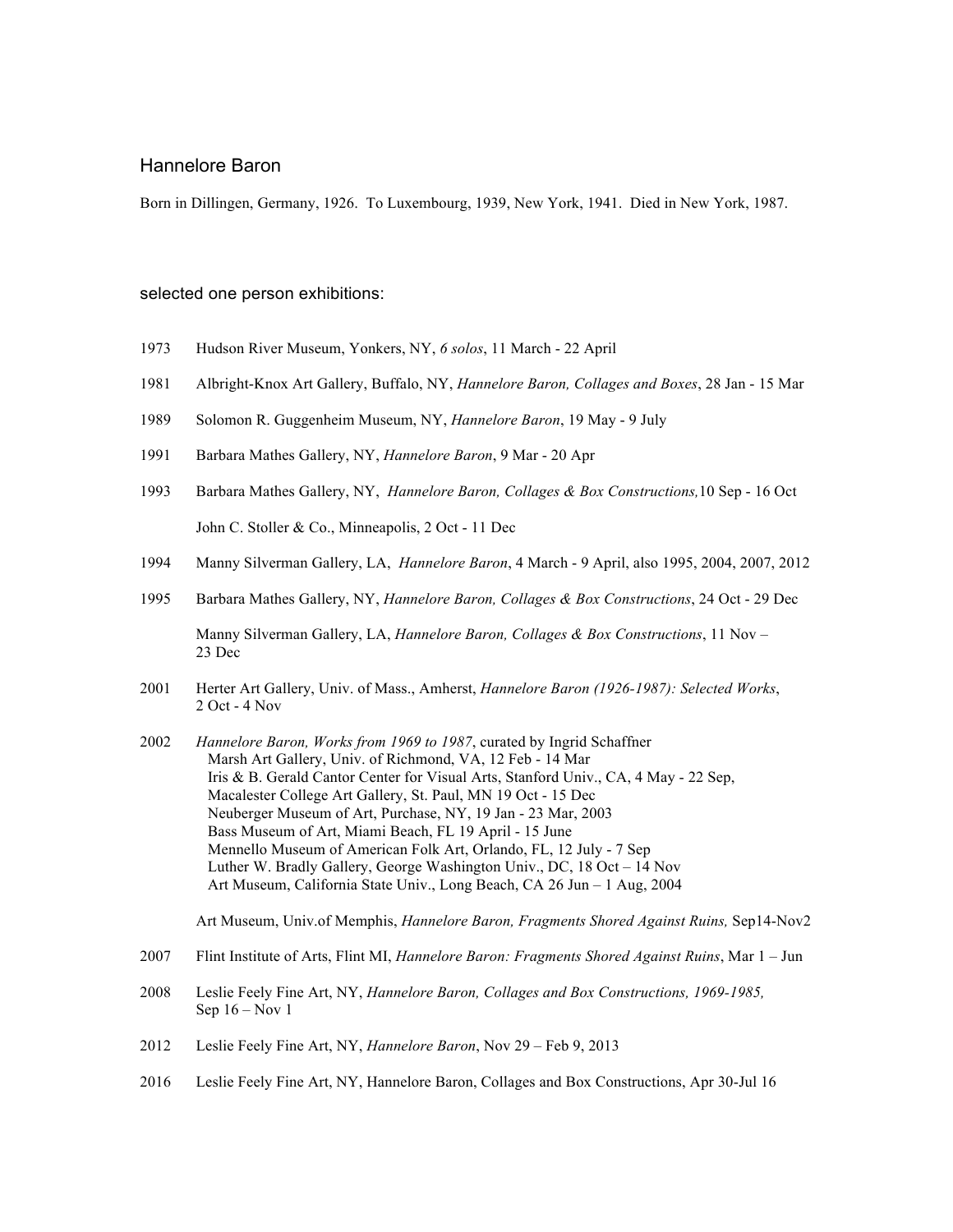## selected group exhibitions:

| 1978 | National Collection of Fine Arts, Smithsonian Institution, Washington DC, New Acquisitions                                                                                                                                                                                                                                                                          |
|------|---------------------------------------------------------------------------------------------------------------------------------------------------------------------------------------------------------------------------------------------------------------------------------------------------------------------------------------------------------------------|
|      | Philadelphia Art Alliance, Words and Images, 18 May - 20 June,<br>traveled to:<br>>Pittsburgh, Pittsburgh Center for the Arts<br>>Loretto, Southern Alleghenies Museum of Art                                                                                                                                                                                       |
| 1986 | Rockford Art Museum, Ill, Fetish Art: Obsessive Expressions, 8 March - 20 April                                                                                                                                                                                                                                                                                     |
|      | Jewish Themes / Contemporary American Artists II,<br>Jewish Museum, NY, 15 Jul - 16 Nov,<br>Spertus Museum of Judica, Chicago, 9 April -<br>National Museum of American Jewish History, Philadelphia                                                                                                                                                                |
| 1988 | The Poetic Object<br>San Antonio Museum of Art, San Antonio, 9 Sep – 30 Oct<br>Bosie Art Museum, Bosie, 1 Dec - 29 Jan 1989<br>Art Museum of South Texas, Corpus Christi, 17 Feb - 9 Apr 1989<br>Amarillo Art Center, Amarillo, 13 May - 25 June 1989                                                                                                               |
| 1996 | Michael Rosenfeld Gallery, NY, Fiber and Form, The Woman's Legacy, June 13 - Sep 3                                                                                                                                                                                                                                                                                  |
|      | Richmond Art Center, Loomis Chaffee School, Windsor CT, In Pursuit of the Invisible: Selections<br>from the Collection of Janice and Mickey Cartin, 20 May - 15 June                                                                                                                                                                                                |
| 1997 | Deep Storage, Collecting, Storing, and Archiving in Art, curated by Ingrid Schaffner<br>Haus der Kunst, Munich, 3 Aug - 12 Oct<br>Nationalgalerie, Kulturforum, Berlin, 28 Nov - 1 Feb, 1998<br>Kunstmuseum Dusseldorf, 6 Feb - 5 Apr, 1998<br>P.S.1 Contemporary Art Center, NY, 5 Jul - 30 Aug, 1998<br>Henry Art Gallery, Seattle, 5 Nov - 31 Jan, 1999          |
| 1999 | Milwaukee Art Museum, The Last Show of the Century: A History of the 20 <sup>th</sup> Century Through Its<br>Art, 10 Sep - 2 Jan, 2000                                                                                                                                                                                                                              |
|      | The Perpetual Well: Contemporary Art from the Collection of The Jewish Museum,<br>Samuel P. Harn Museum of Art, Univ of Florida, Gainesville, 12 Dec. - 9 April 2000<br>Sheldon Memorial Art Gallery, Univ. of Nebraska, Lincoln, 13 May - 16 July<br>Parrish Art Museum, Southampton, 24 Sep - 12 Nov<br>Huntington Museum of Art, Huntington, WA, 5 May - 29 July |
| 2001 | Los Angeles County Museum of Art, LA                                                                                                                                                                                                                                                                                                                                |
| 2004 | National Gallery of Art, Washington DC, Six Centuries of Prints and Drawings: Recent<br>Acquisitions, 14 Nov - 30 May                                                                                                                                                                                                                                               |
|      | Pannell Art Gallery, Sweet Briar College, VA, Women Artists of the Twentieth Century, Sep 4 –<br>Dec 17                                                                                                                                                                                                                                                             |
| 2005 | Bolinas Museum, Bolinas CA, Abstraction: The Poetic Visual Image, 8 January – 27 February                                                                                                                                                                                                                                                                           |
| 2006 | Addison Gallery, Andover, <i>Growing the Addison: Recent Acquisitions</i> , 29 Sep $-31$ Dec                                                                                                                                                                                                                                                                        |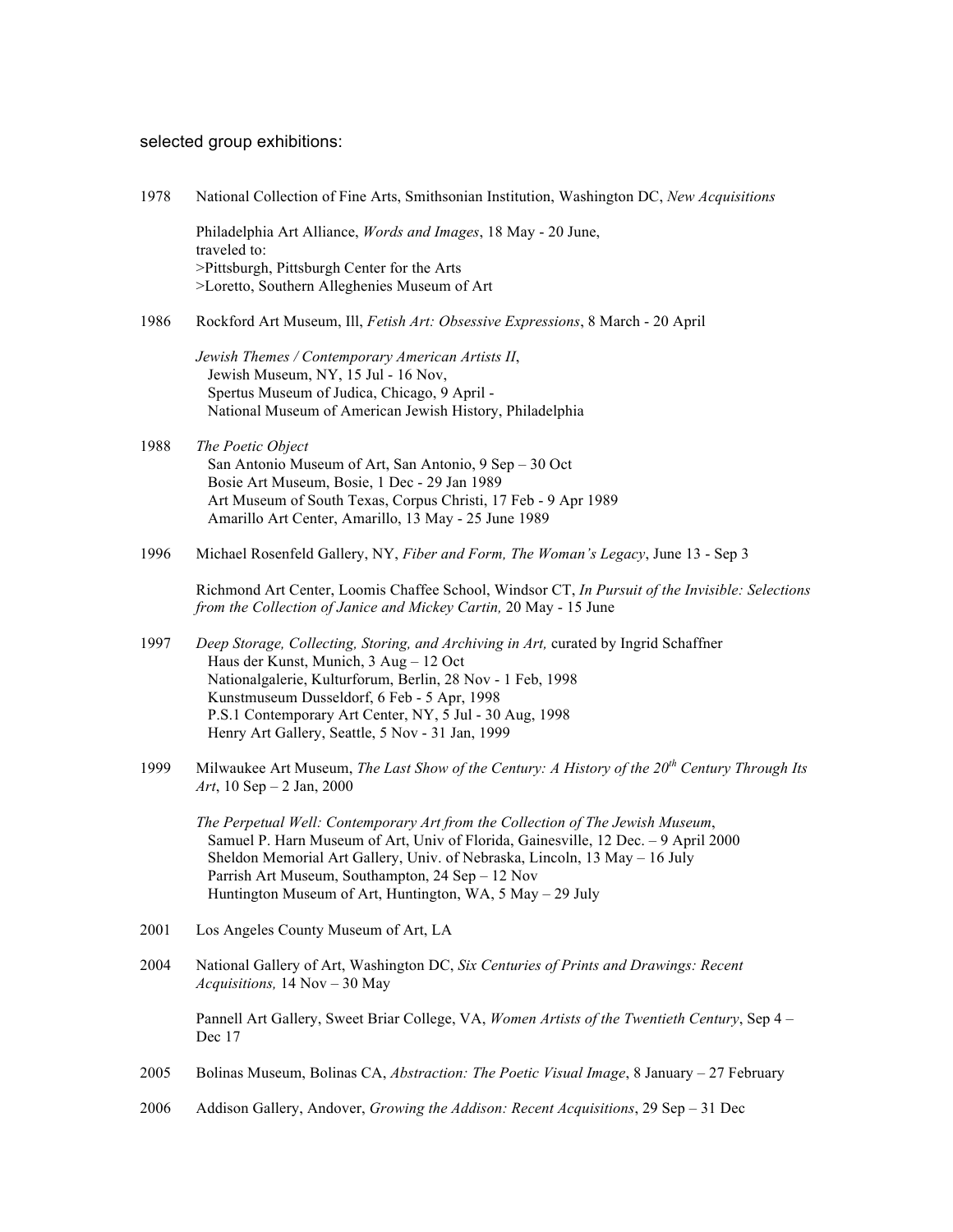- 2007 Luther W. Brady Art Gallery, George Washington Univ., *In Circulation: Works on Paper*, Oct 18 – Dec 14
- 2009 The Morgan Library and Museum, NY, *New at the Morgan: Acquisitions Since 2004,* Apr 11 – Oct 18
- 2012 Museum of Modern Art, NY, *Printin'*, Feb 19 May 14
- 2015 The Morgan Library & Museum, NY, *Embracing Modernism, Ten Years of Drawings Acquisitions,* Feb 13 – May 24

#### selected bibliography, periodicals:

- 1984 Kay Larsen, "The Cooked and The Raw", *New York Magazine*, Sept. 24, p. 103
- 1985 Vivien Raynor, "Hannelore Baron", *The New York Times*, section C, Dec. 6, p. 27
- 1986 Michael Brenson, "Bringing Fresh Approaches To Ages-Old Jewish Themes", *The New York Times*, August 3, pp. 27, 32

Vivien Raynor, "Contemporary Collages", *The New York Times*, Section C, p. 38, Dec. 19

- 1987 Michael Brenson, "Two Artists Tempered in the Crucible of War", *The New York Times"*, section 2, Nov. 29, p. 37 & p. 43
- 1989 Michael Brenson, "Hannelore Baron's Collages", *The New York Times*, section C, June 2, p. 24

Barbara A. MacAdam, "New York, Hannelore Baron, Schlesinger, Solomon R. Guggenheim Museum", *Art News*, Oct., p. 195

- 1993 Michael Kimmelman, "Hannelore Baron", *The New York Times*, Section C, Oct. 1, p. 23 Ken Johnson, "Hannelore Baron at Barbara Mathes", *Art in America*, Dec.
- 1994 Susan Kandel, "Messenger", *Los Angeles Times*, section F, March 18, p. 27 David Pagel, *Los Angeles Times*, March 18
- 1995 Carl Schiffman, "New York Galleries, Late Fall ' 95", *New England Review*, Vol. 17, No. 4, Fall issue, pp. 143 - 148

David Pagel, "Works by Hannelore Baron: Timeless, Untraditional", *Los Angeles Times*, Nov. 24

- 1996 Holland Cotter, "Darts and Fusillades From the Sewing Basket", *The New York Times*, section C, June 28, p. 33
- 1997 Barbara A. MacAdam, "Robert Rauschenberg, Solomon R. Guggenheim Museum, Ace," *Art News*, Vol. 96, No. 10, November, p. 221
- 1998 Leah Ollman, "Baron's Work Celebrates Spirit of Survival," *Los Angeles Times*, F9 R, April 20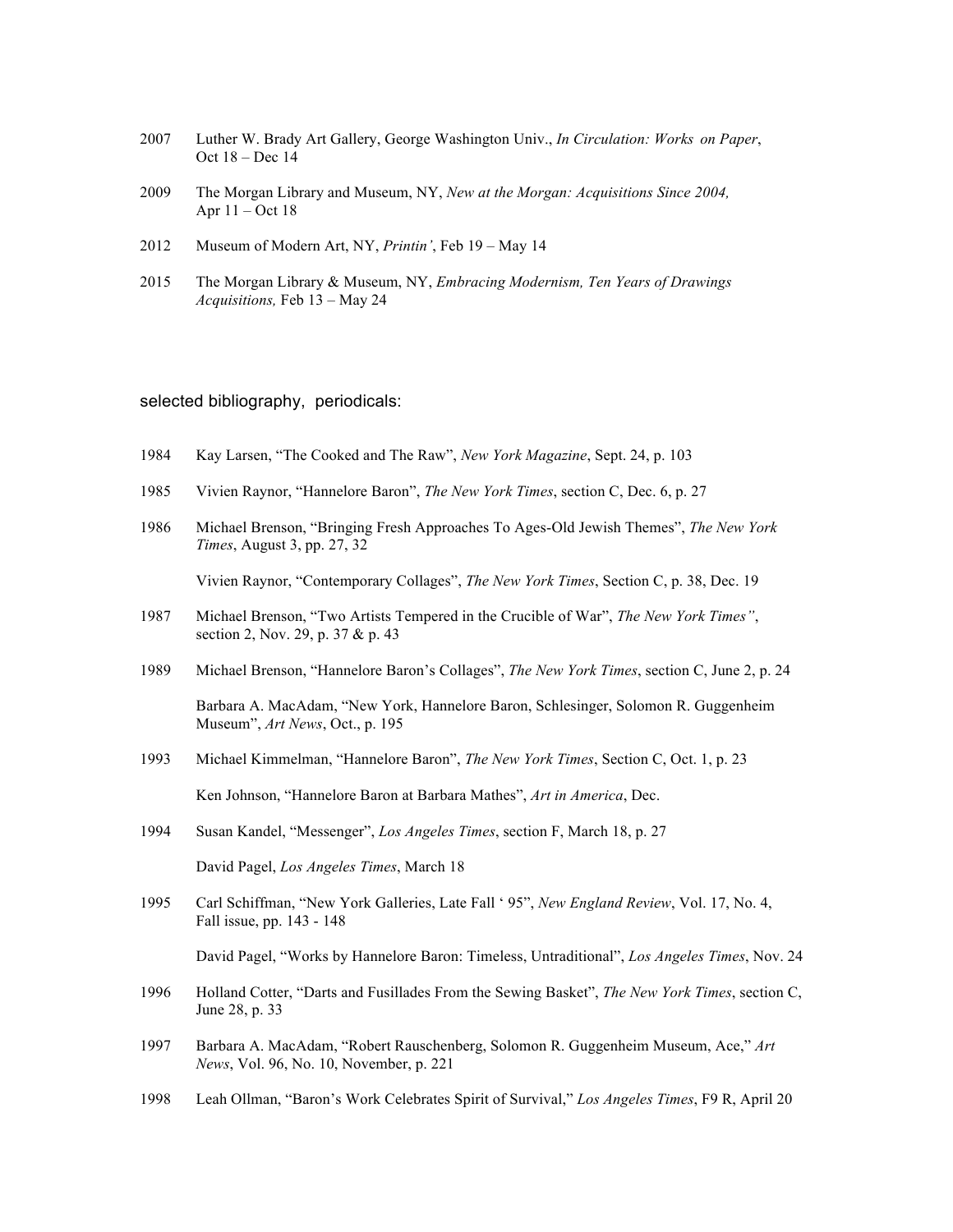Roberta Smith, "In the Eye of the Collector: Seeking the Innate Order of Chaos," *The New York Times*, Section E, July 31, late edition-final, p. 33

2003 Lyle Rexer, "In a Small And Dark Art, A World of Grief," *The New York Times*, January 19, section 2, p. 38

William Zimmer, "Works That Underscore the Depth of an Artist's Emotions," *The New York Times*, March 2

Lyle Rexer, "Hannelore Baron: Surrounded Secrets," *Art On Paper*, March, Vol. 7, No. 5, pp. 56-57

2004 Faye Hirsch, "Hannelore Baron at the Neuberger Museum and Senior & Shopmaker," *Art in America*, March, p. 133

Leah Ollman, "Silent sorrows, Hannelore Baron's intimate works reflect a life shadowed by anxiety, depression and Holocaust memories," *Los Angeles Times,* July 13,section E, p. 3

exhibition catalogues:

#### *Hannelore Baron* Modern Galerie des Saarland-Museums, Sarrbrucken, Germany, 1982

*Hannelore Baron Collages* Galleri Zero, Stockholm, 1986

#### *Hannelore Baron*

Gallery Schlesinger-Boisante, NY, Roger Ramsay Gallery, Chicago, and Jack Rutberg Gallery, LA, 1987

# *Hannelore Baron*

Fujii Gallery, Tokyo, 1989

*Hannelore Baron Collages & Box Constructions* Peter Frank Barbara Mathes Gallery, NY, and Manny Silverman Gallery, LA, 1995

*Hannelore Baron, Collagen und Schaukästen / Kollázsok és Dobozok* Eva Forgacs Farbklang Kulturverein, Dillingen, Istvan Kiraly Muzeum, Szekesfehervar, ACA Galleries, Munich, 1996

*Hannelore Baron: Works from 1969 to 1987* Ingrid Schaffner Smithsonian Institution Traveling Exhibition Service, Washington DC, 2001

*Hannelore Baron, Fragments Shored Against Ruins* Fredric Koeppel Art Museum of the University of Memphis, 2002

*Hannelore Baron: Collage & Assemblage* Jack Rutberg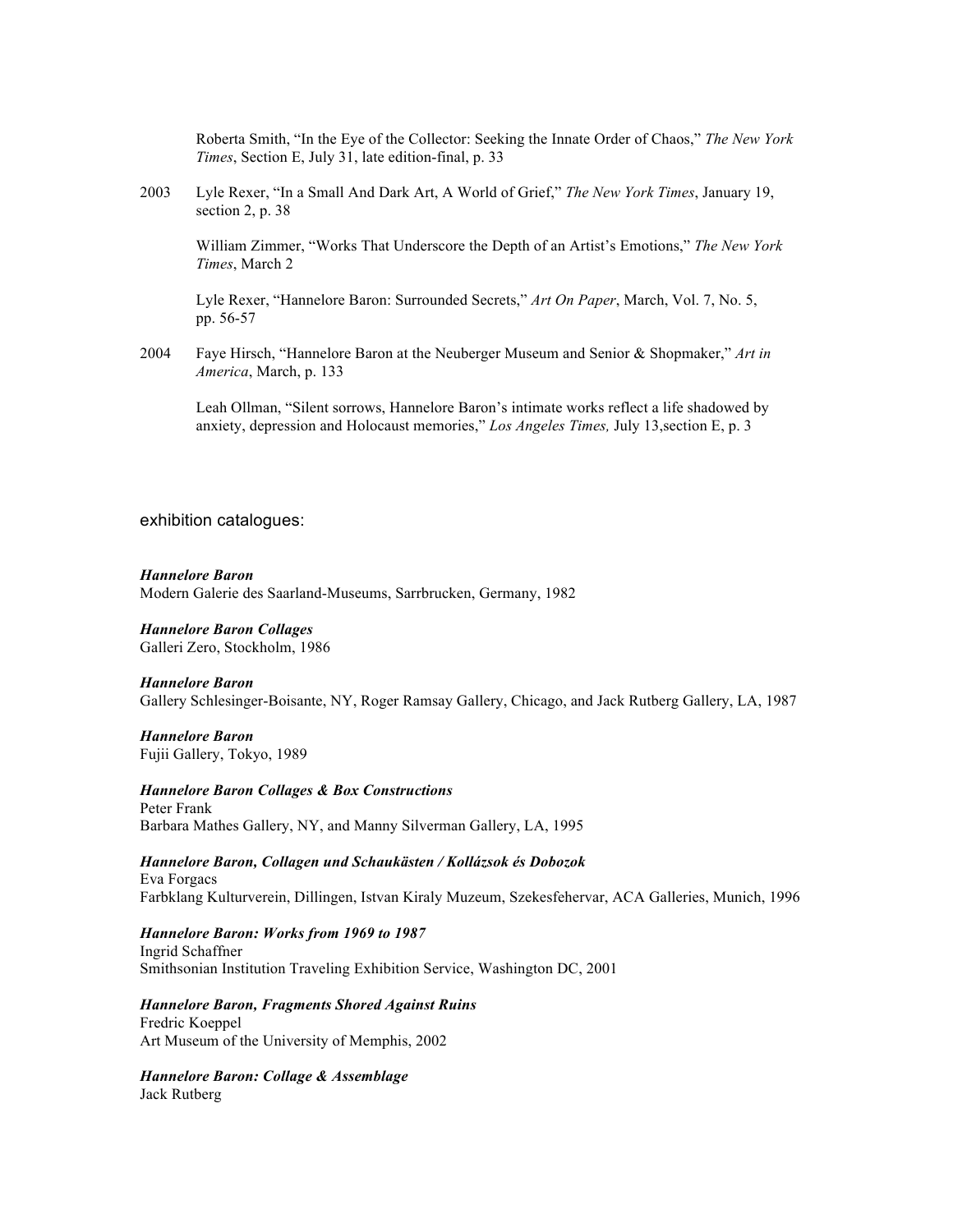Jack Rutberg Fine Arts, 2015

group exhibition catalogues:

*6 Solos, Baron, Brandt, Buonagurio, Freedman, Gregory, Most* Hudson River Museum, Yonkers, NY, 1973

*Jewish Themes / Contemporary American Artists II* Susan Tumarkin Goodman Jewish Museum, NY, 1986

*Fetish Art: Obsessive Expressions* Robert Middaugh Rockford Art Museum, Rockford, Ill, 1986

*Collagen* Karl Buhlmann Kunsthaus Zug, 1986

*The Poetic Object* Peter Clothier and Jim Edwards San Antonio Museum of Art, 1988

*Fiber and Form, The Woman's Legacy* Halley K. Harrisburg Michael Rosenfeld Gallery, NY, 1996

*In Pursuit of the Invisible, Selections from the Collection of Janice & Mickey* John Yau Hard Press, West Stockbridge, Mass, 1996

*Deep Storage, Arsenale der Erinnerung* Ingrid Schaffner & M. Winzen Prestel, Munich and NY, 1996 (German edition)

*Deep Storage, Collecting, Storing, and Archiving in Art* Ingrid Schaffner & M. Winzen Prestel, Munich and NY, 1998 (English edition)

*Collage, signs & surfaces* Pavel Zoubok Gallery, NY, 2005

*In Context, collage + abstraction* Robert Hobbs Pavel Zoubok Gallery, NY, 2007

*Remix, Selections from the International Collage Center* International Collage Center, PA, 2012